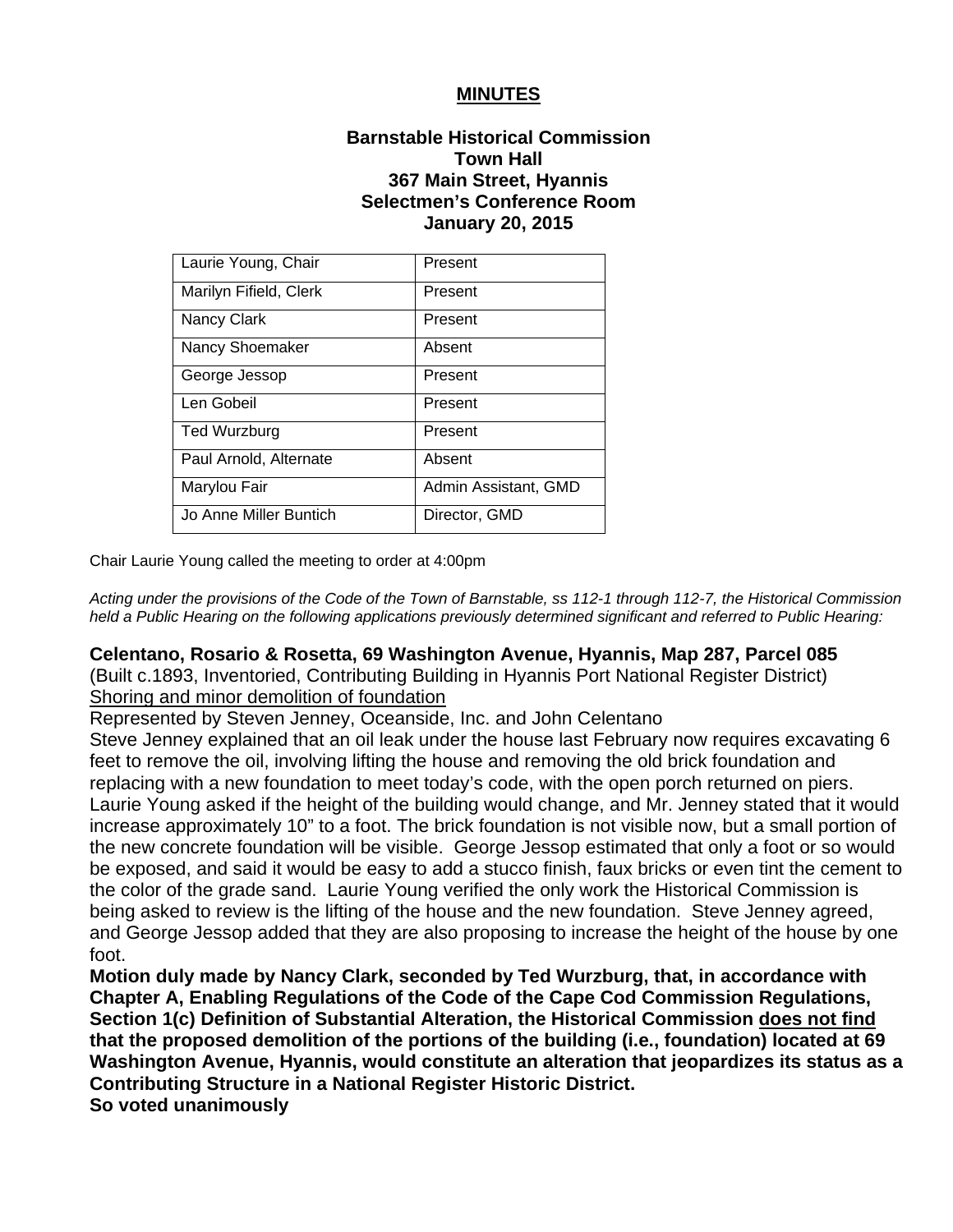**Motion duly made by Nancy Clark, seconded by Ted Wurzburg, that the Historical Commission finds, after review and consideration of public testimony, application and record file for partial demolition proposed at 69 Washington Avenue, Hyannis, that the portions of the structure (i.e., foundation) to be demolished are not preferably preserved, per the plans submitted by Tripi Engineering Services, LLC, dated 4/16/2014. So Voted Unanimously** 

**Motion duly made by George Jessop, seconded by Nancy Clark, that, in accordance with Chapter 112F, the Historical Commission determines that the proposed partial demolition of portions of the structure (i.e. foundation) located at 69 Washington Avenue, Hyannis, would not be detrimental to the historical, cultural or architectural heritage or resource of the Town.** 

**So voted unanimously** 

*NOTE: Marilyn Fifield arrived for the remainder of the meeting*

# **Samra, Nicholas David & Pearson, Erica, 265 Seapuit Road, Osterville, Map 095, Parcel 004**

(Built 1920, Not Inventoried, Not In a National Register District)

Full demolition of two historic buildings

Represented by Attorney Sarah Turano-Flores

Attorney Turano-Flores stated that there are new owners and they did a development assessment and determined that the buildings were built in the 1920s. The garage was constructed in 1978 and the pool and cabana added in 2012. There have been two additions to the main house in 1990 and 1999. The secondary structure, a cottage, is in the flood plain and typically floods in severe high tides. The buildings appear to be wood-frame, covered in stucco, and she thought reminiscent of California or Florida. The lot is not within any local or National Register Historic District, and the property has not been Inventoried. It is also not visible from any roadway. Nancy Clark noted that although it may not be visible from the road, it is from the water. George Jessop noted the pitch suggests that the  $2<sup>nd</sup>$  floor may have been added perhaps 50 years ago, and he thought the windows could be steel-framed. Although it does have good architectural design, he felt it is not terribly significant.

Chair Young asked for public comment, and Charles Wellington, an abutter, came forward to say he does not have any issues with the demolition of the house, as stucco structures are not an oddity. He said there were several in this area and common in the 1920s. He said it is visible from the water and has seen the total transformation of almost all of the lots in Oyster Harbors, and he would like to see the replacement structures contain some of these existing architectural details. Ted Wurzburg asked if there is a timeline as to when plans would be finalized for the new structures, and Attorney Turano-Flores indicated that they are moving forward and awaiting determination as to where the buildable areas are on this lot, as this will drive the design of the structures. They are hoping to be able to rebuild a main house and the cottage.

**Motion duly made by Len Gobeil, seconded by Nancy Clark, that the Historical Commission finds, after review and consideration of public testimony, application and record file for demolition proposed at 265 Seapuit Road, Osterville, that the structures (i.e., main house and cottage) to be demolished are not preferably preserved, per the plans submitted by Coastal Engineering Company, Inc., dated 12/22/2014.** 

**So voted unanimously** 

**Motion duly made by Len Gobeil, seconded by Nancy Clark, that, in accordance with Chapter 112F, the Historical Commission determines that the proposed demolition of the structures (i.e. main house and cottage) located at 265 Seapuit Road, Osterville, would not be detrimental to the historical, cultural or architectural heritage or resource of the Town. So voted unanimously**